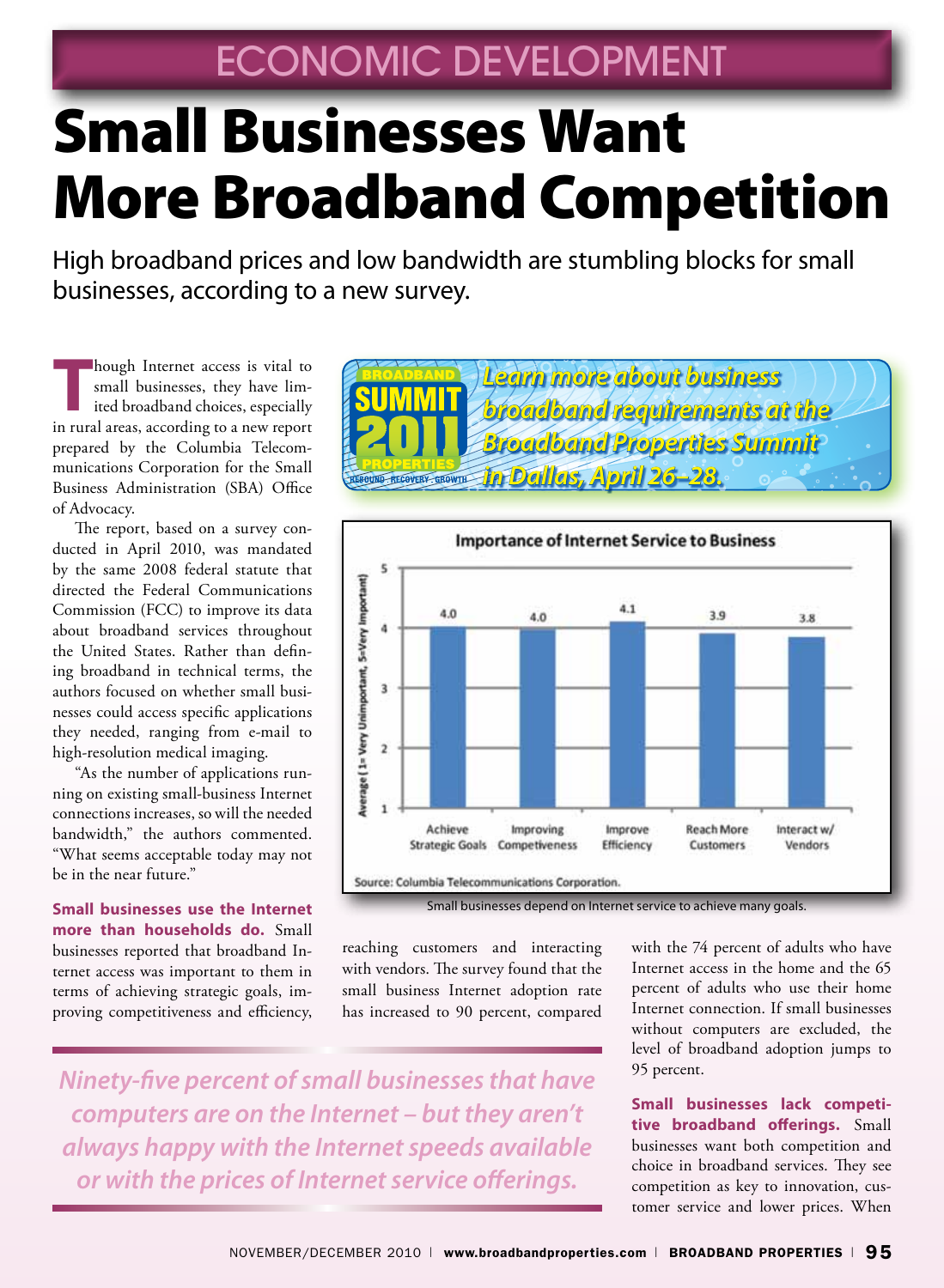### ECONOMIC DEVELOPMENT







they were asked to identify what aspects of their Internet service were important to them and how satisfied they were with those aspects of their service, small business owners said the largest gap was in their ability to choose among providers.

The survey data corroborate that the market, in most cases, does not provide this competition or choice to small businesses. Any given geographical area is served by very few broadband providers, in most cases just two: the incumbent telco and the cable company. DSL is now the dominant small business Internet connection type except in the Northeast, where more than half the respondents had cable modem Internet connections. A comparison of these results with 2003 SBA surveys shows that, in the interim, dial-up use has dropped to 6 percent from 44 percent.

**Broadband service is lacking in terms of both performance and price.** The results of this limited competition are apparent in terms of both performance and price. Approximately one-third of small businesses surveyed indicated that they would like to have broadband service of at least 50 Mbps – in other words, more network capacity than currently exists in most locations in the United States. (Where this highbandwidth access is available, it is extremely expensive – typically more than \$1,000 per month.)

Many small business owners said they would be likely to switch to 100 Mbps service, even at a price increase. They displayed less interest in 1 Gbps service, however.

As for price, case studies in Minnesota and Tennessee found that small business Internet customers pay two to three times what residential Internet customers pay for equivalent speeds. Since 2003, monthly prices for smallbusiness Internet access have increased from \$121 to \$294 for leased T1 lines, from \$28 to \$70 for wireless, and from \$60 to \$88 for cable.

**Businesses in rural areas fare even worse.** Although there is no statistically significant difference between metro and rural markets in terms of